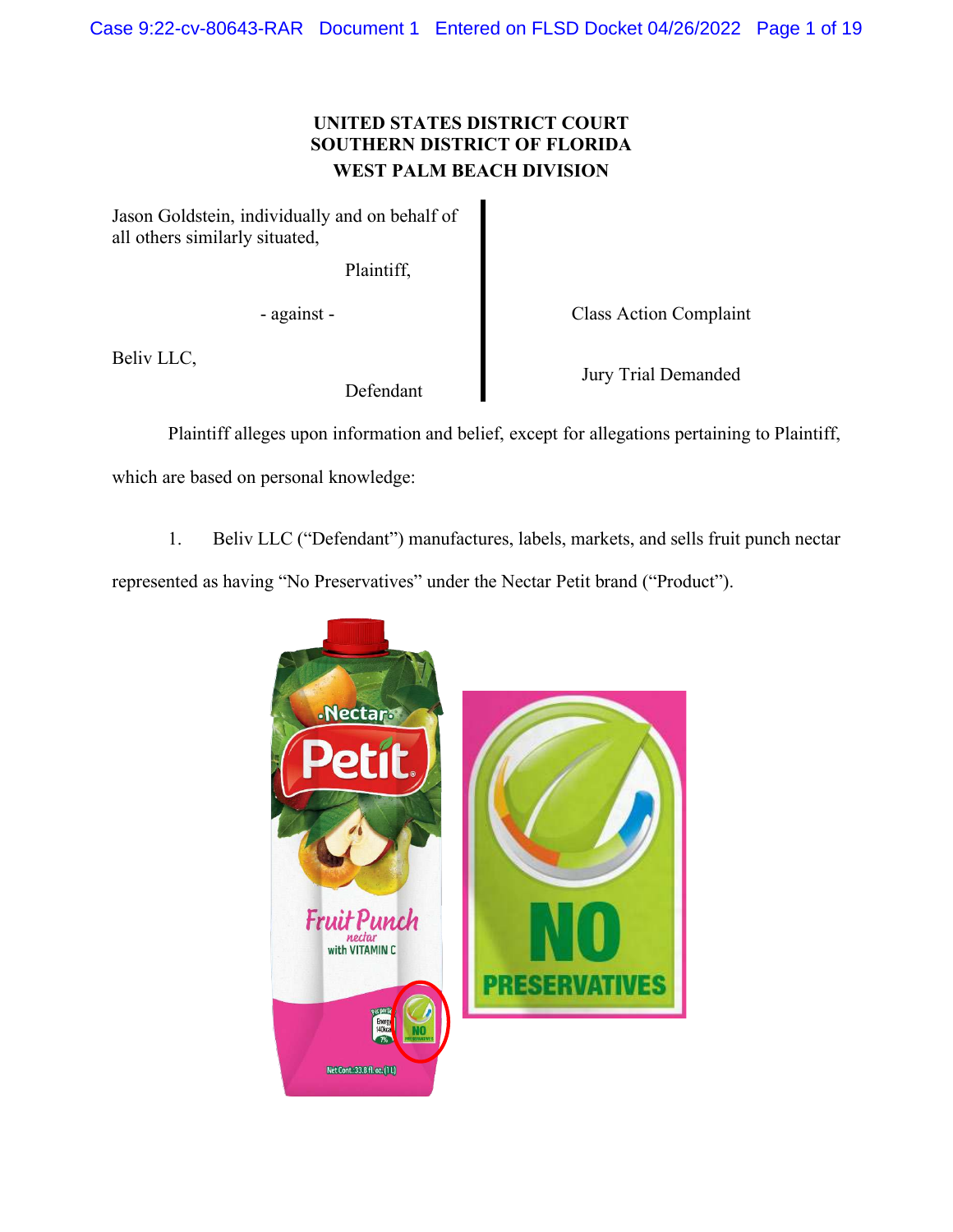## **I. "NO PRESERVATIVES" CLAIM IS MISLEADING BECAUSE THE PRODUCT CONTAINS PRESERVATIVES**

2. Preservatives are defined as something that preserves or have the power of preserving, specifically, an additive used to protect against decay, discoloration, or spoilage.

3. The representation that the Product contains "No Preservatives" is false, deceptive, and misleading, because the Product contains citric acid and ascorbic acid ingredients , which are preservatives and function as preservatives.

**Ingredients:** Water, Peach, Apple and Pear Pulp Concentrate, Sugar, Peach Flavor, Clarified Apple Juice Concentrate, Citric Acid (as Acidulant), Cellulose Gum (as Stabilizer) and Vitamin C (as Ascorbic Acid).

4. Even though the component juices of the Product contain relatively low pH levels, foodborne pathogens can survive pasteurization.

5. The addition of the preservatives, citric acid and ascorbic acid, ensure that if any undesirable organisms survive, the food remains safe to eat if it is consumed within a reasonable amount of time.

# **II. CITRIC ACID AND ASCORBIC ACID FUNCTION AS PRESERVATIVES IN THE PRODUCT**

6. Citric acid and ascorbic acid perform multiple functions directly related to preserving the Product.

7. This includes helping to control the pH level, preventing microbial spoilage, and acting as buffering and chelating agents.

# A. Acidulants

8. Citric acid and ascorbic acid are acidulants, which contribute to the Product's tart, sour, and acidic taste.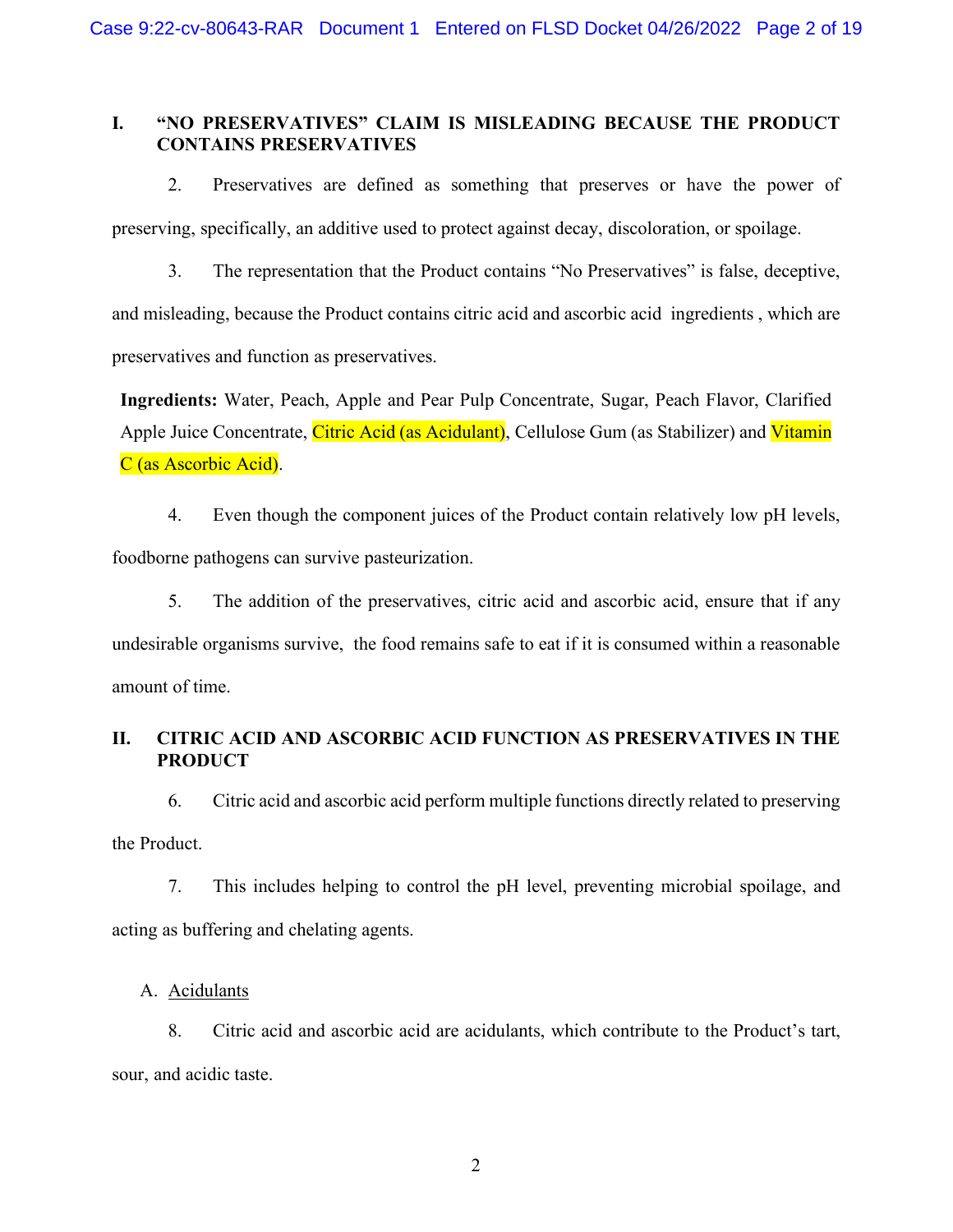9. As acidulants, the addition of citric acid and ascorbic acid increases the acidity of the Product, which lowers its pH.

10. This creates conditions which inhibit microbial spoilage from bacteria, yeasts, and molds.

11. The result is that the Product is preserved because it can remain stable and consumable for longer periods after it is first made.

12. FBC Industries, Inc., a preservative manufacturer, describes citric acid as "the most commonly used acidulant in the industry" because of its preservative qualities.

13. The Food Additive User's Handbook describes ascorbic acid as a "typical acidulant" used in food processing as a preservative.

## B. Chelating Agents

14. Citric acid and ascorbic acid act as chelating agents in the Product to remove traces of heavy metals.

15. The removal of traces of heavy metals prevents the premature oxidation of the Product.

16. The chelating agents of citric acid and ascorbic acid function as, and are preservatives, because they increase the Product's shelf life, and maintain its original taste, color and appearance.

### C. Microbial Agents

17. Citric acid and ascorbic acid are also used as antimicrobial agents in the Product.

18. The addition of citric acid and ascorbic acid limit growth and toxin production of molds such as Aspergillus parasiticus and A. versicolor, which have been shown to exist in apple, pear, and peach juices, those used in the Product.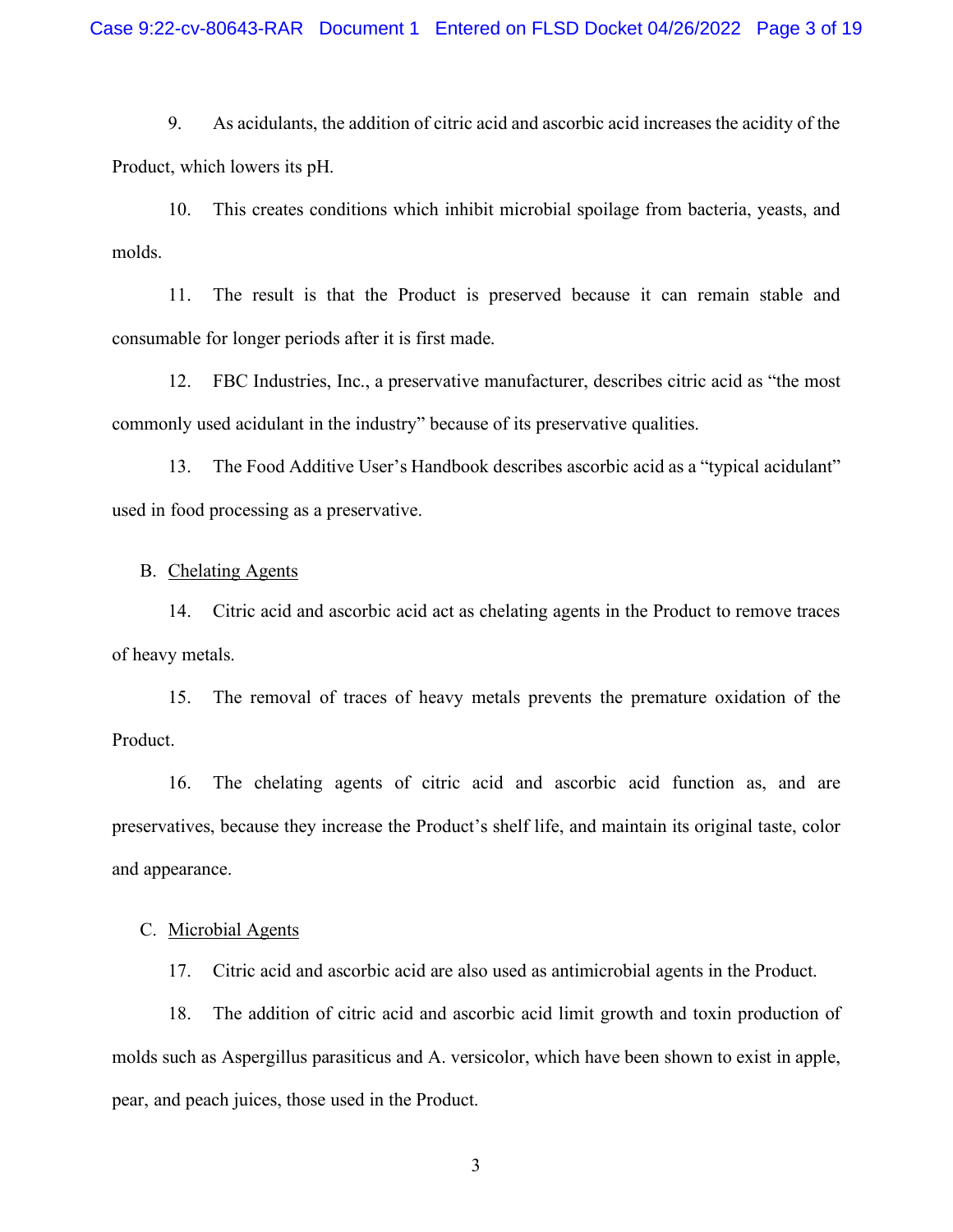19. The low pH of ascorbic acid helps to prevent microbial growth in the Product, thereby preventing spoilage and preserving freshness.<sup>[1](#page-3-0)</sup>

### D. Buffering Agents

20. Citric acid and ascorbic acid are also used as buffering agents in the Product.

21. Although buffers can be either weakly acidic or weakly basic, citric acid and ascorbic acid are acidic buffers.

22. A buffering agent helps to maintain a constant pH, preventing batch-to-batch inconsistencies in the Product.

23. The result of a constant pH is a product which will last longer on the shelf than a product with a variable pH, because it will be more stable.

## E. Antioxidants

24. Citric acid and ascorbic acid are the most common antioxidant additives.

25. By definition, antioxidants are oxygen scavengers and prevent oxidation, preserving the Product.

26. The addition of citric acid and ascorbic acid prevents the Product from spoiling prematurely, which allows it to remain consumable and shelf-stable for a longer period of time after being made.

27. The Product contains apple ingredients in the form of pulp concentrate and juice.

28. Ascorbic acid is added to all commercial apple juice preparations during pressing or immediately after, and prior to pasteurization.

29. Ascorbic acid reverses the oxidation of apple juice constituents, promoting stability

<span id="page-3-0"></span><sup>&</sup>lt;sup>1</sup> Kirk-Othmer Food and Feed Technology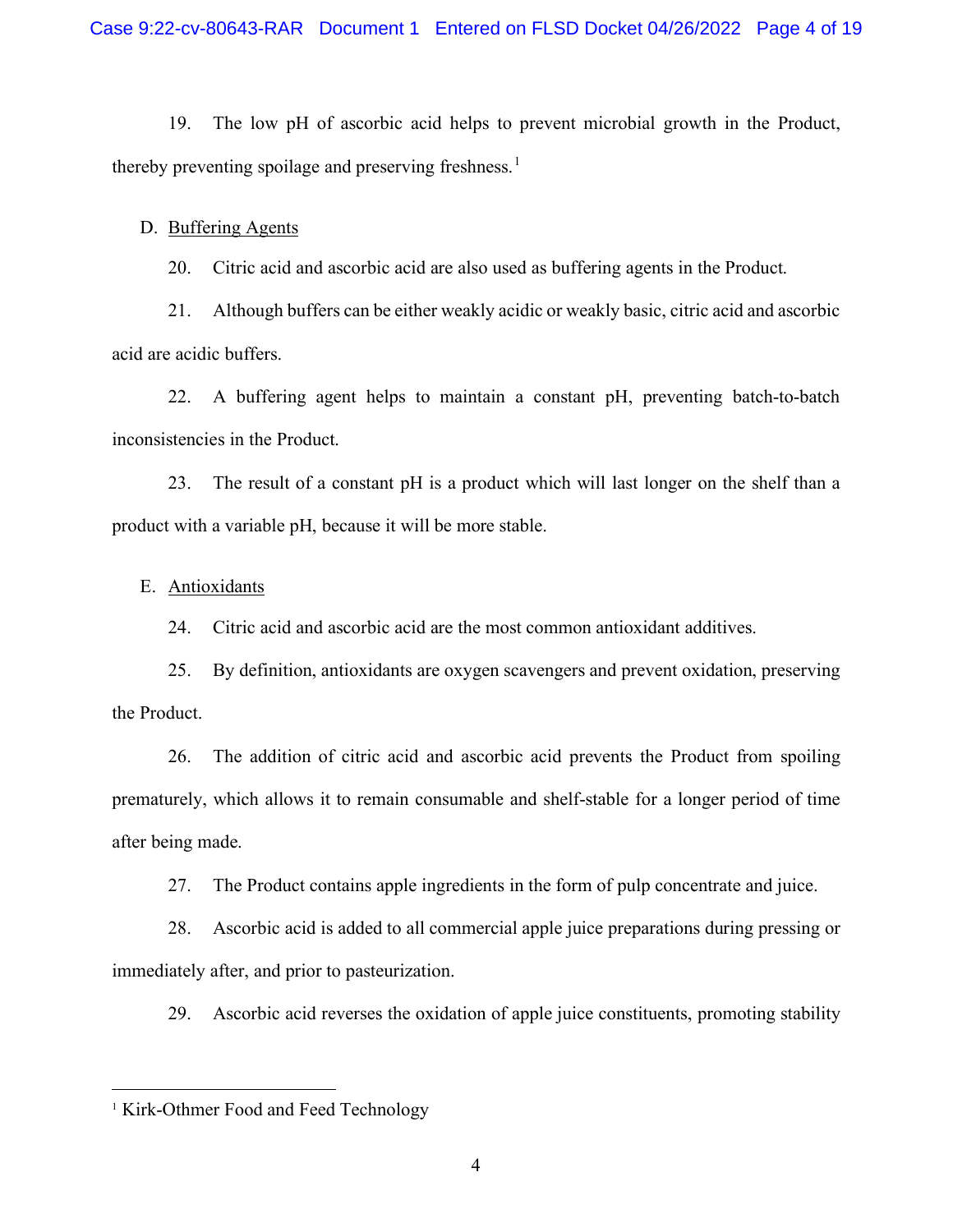and shelf-life.

30. The result is that ascorbic acid in apple juice functions as an anti browning agent, by preserving the naturally light color, and maintains its freshness.

#### F. Effects on Color

31. Citric acid and ascorbic acid also prevent discoloration, which allows the Product to maintain its natural color longer.

32. This means that consumers will buy the Product a longer period of time after it is first made, because the acids help preserve the Product's original color.

## **III. LABELING THE PRODUCT "NO PRESERVATIVES" IS MISLEADING**

## A. Consumers Value Foods Without Preservatives

33. Market research firm Mintel has shown that 84 percent of Americans buy foods with "free from" claims, because they are seeking foods that are more natural and less processed.

34. Over forty percent of consumers believe foods with "free from" claims are healthier and safer than foods without such a claim.

35. Representing a product as not having preservatives is valued by over seventy percent of consumers.

36. According to a 2015 Nielsen survey, almost ninety percent of Americans are willing to pay more for healthier foods, understood as being made without additives such as preservatives.

37. Consumers believe that products without preservatives are healthier and fresher than those with additives like preservatives.

38. Consumers are misled because the front label promotes the Product as having "No Preservatives" even though it contains citric acid and ascorbic acid, which fulfill numerous preservative functions.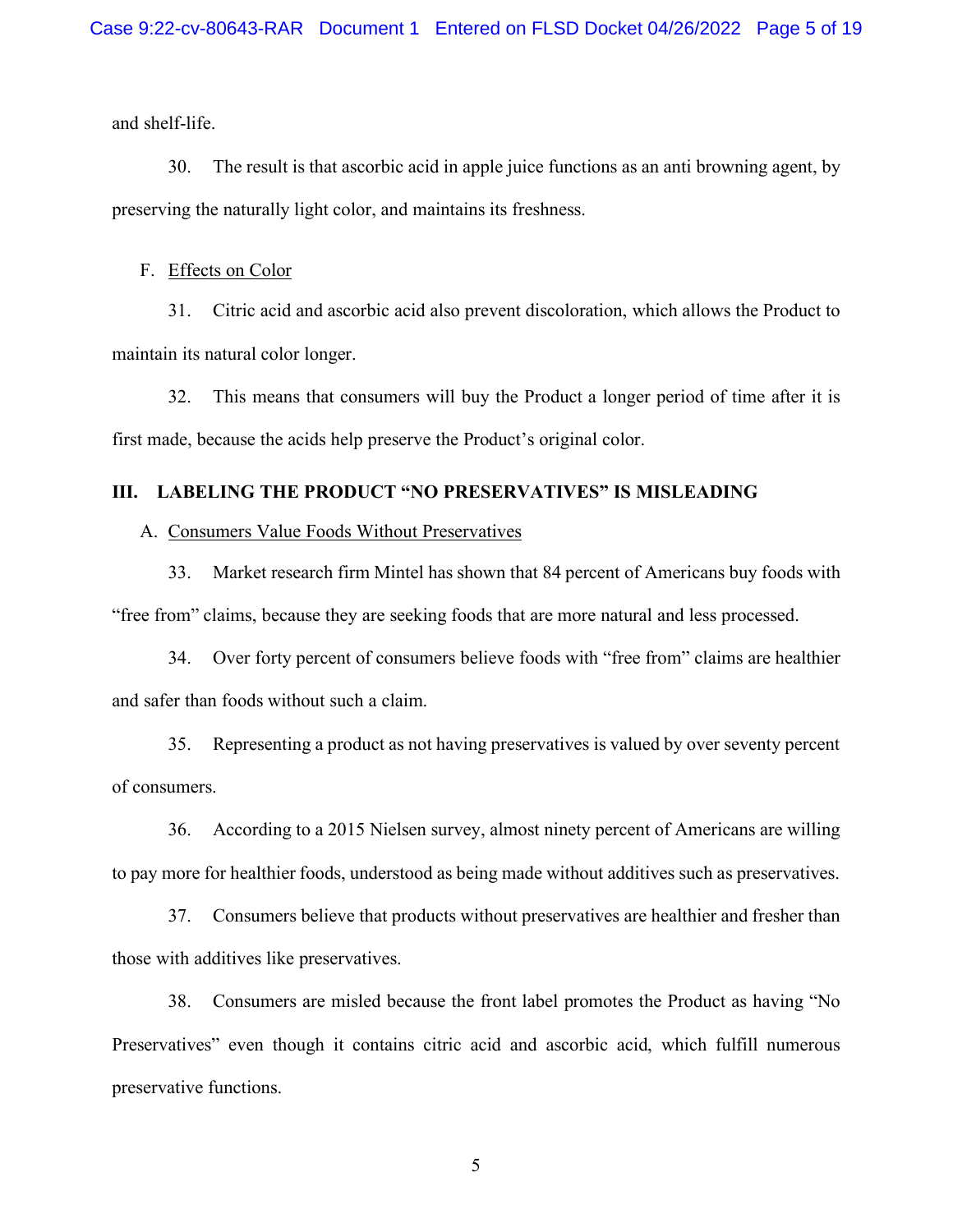## B. Legal Authority Requires Affirmative Disclosure of Preservatives

39. Federal and identical state law require that any food containing a chemical preservative disclose this fact. 21 U.S.C. § 343(k).

40. Federal and identical state law requires the Product to disclose that it contains the chemical preservatives of citric acid and ascorbic acid, in a manner that such statement are likely to be read by the ordinary person under customary conditions of purchase and use of the Product. 21 C.F.R. § 101.22(c).

41. By not disclosing the use of chemical preservatives, and further, asserting the Product contains "No Preservatives," misleads reasonable consumers.

## C. Ingredient List Misleads Consumers About Use of Chemical Preservatives

42. Federal and identical state law require that a food to which chemical preservatives are added include a label declaration stating both the common or usual name of the ingredients and a separate description of its function, such as "Citric [or Ascorbic] Acid (preservative)." 21 C.F.R.  $\S$  101.22(j).

43. The FDA has informed consumers that if they are looking for foods containing preservatives, they should check to see if the ingredients include ascorbic acid or citric acid.

44. In 2010, the FDA, relying on 21 C.F.R. § 101.22, warned a company selling pineapple and coconut products which failed to truthfully disclose "they contain[ed] the chemical preservative[s] ascorbic acid and citric acid [because] their labels fail[ed] to declare these preservatives with a description of their functions" as preservatives, such as slowing spoilage or promoting color retention.

45. Defendant misleads consumers beyond the front label statement of "No Preservatives" by its parenthetical descriptions of the functions of citric acid and ascorbic acid in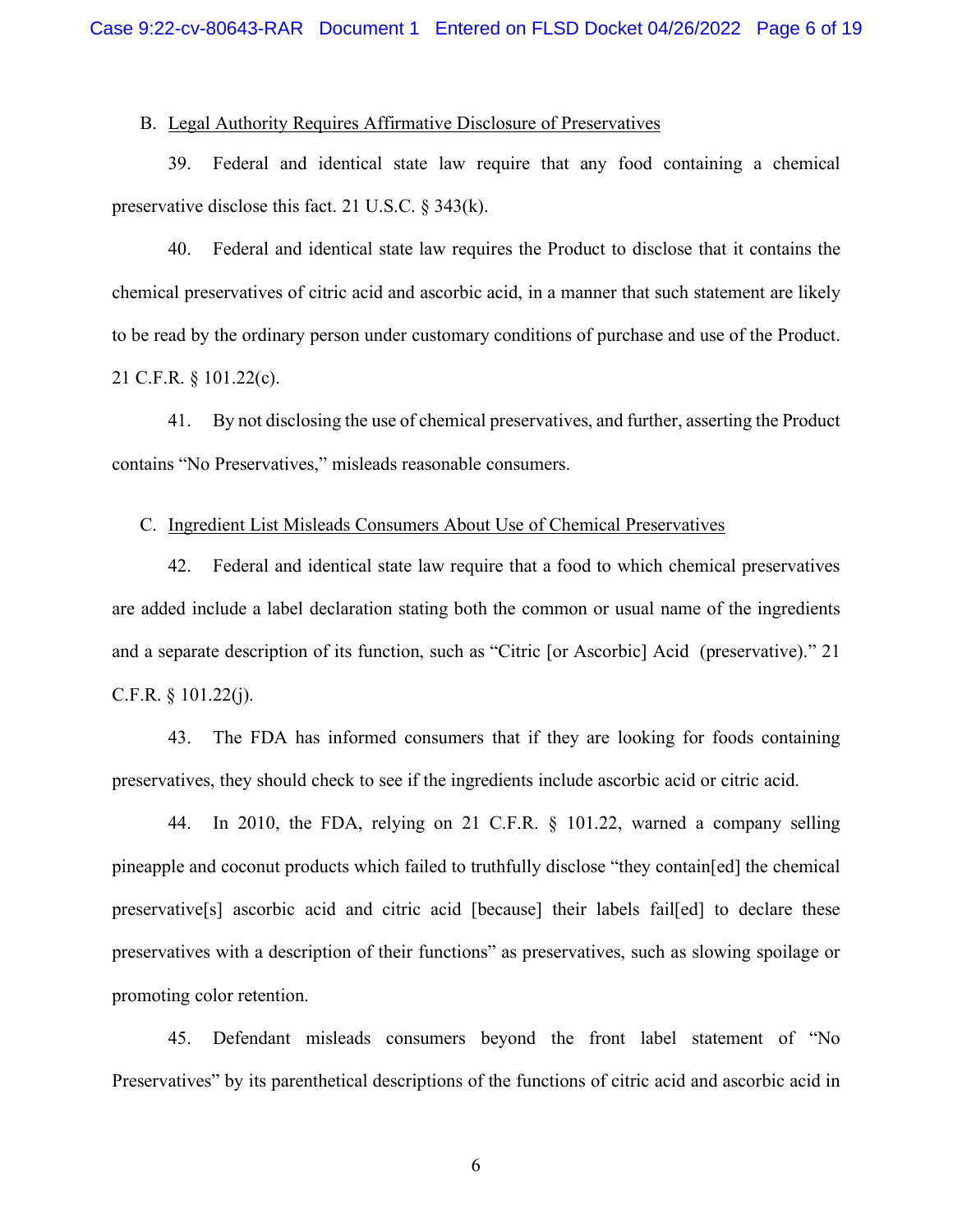the Product ingredient list.

46. Consumers who view the ingredient list are not told that citric acid and ascorbic acid are chemical preservatives because it fails to designate the function of citric acid and ascorbic acid as preservatives.

47. Instead, the ingredient list misleads consumers by listing "Vitamin C (as Ascorbic Acid)."

48. Ascorbic acid is the ingredient added to the Product, but by listing it within parentheses after "Vitamin C," consumers are likely to pay less attention to it.

49. Ascorbic acid is a chemically modified form of vitamin C, used in foods as a preservative. 21 C.F.R. § 182.3013; 7 C.F.R. § 205.605(b).

50. While ascorbic acid and vitamin C are authorized synonyms, this is only in the context for listing nutrient information, not in the ingredient list. 21 C.F.R.  $\S$  101.9(c)(8)(v).

51. Citric acid is a preservative yet listing it as an acidulant will not inform consumers it is, and functions as, a preservative, regardless of whether it also can be considered an acidulant.

52. By utilizing a parenthetical description authorized for chemical preservatives, Defendant concedes citric acid and ascorbic acid are chemical preservatives.<sup>[2](#page-6-0)</sup>

53. Consumers are less likely to understand what an acidulant is, compared to a preservative.

54. Defendant's subjective description of these ingredients as an acidulant and "Vitamin C" is misleading, and contrary to what is required by law.

55. This inhibits consumers from learning the truth from the ingredient list, that the "No

<span id="page-6-0"></span><sup>&</sup>lt;sup>2</sup> A parenthetical description is permitted only for other ingredient types like leavening agents, dough conditioners, and yeast nutrients.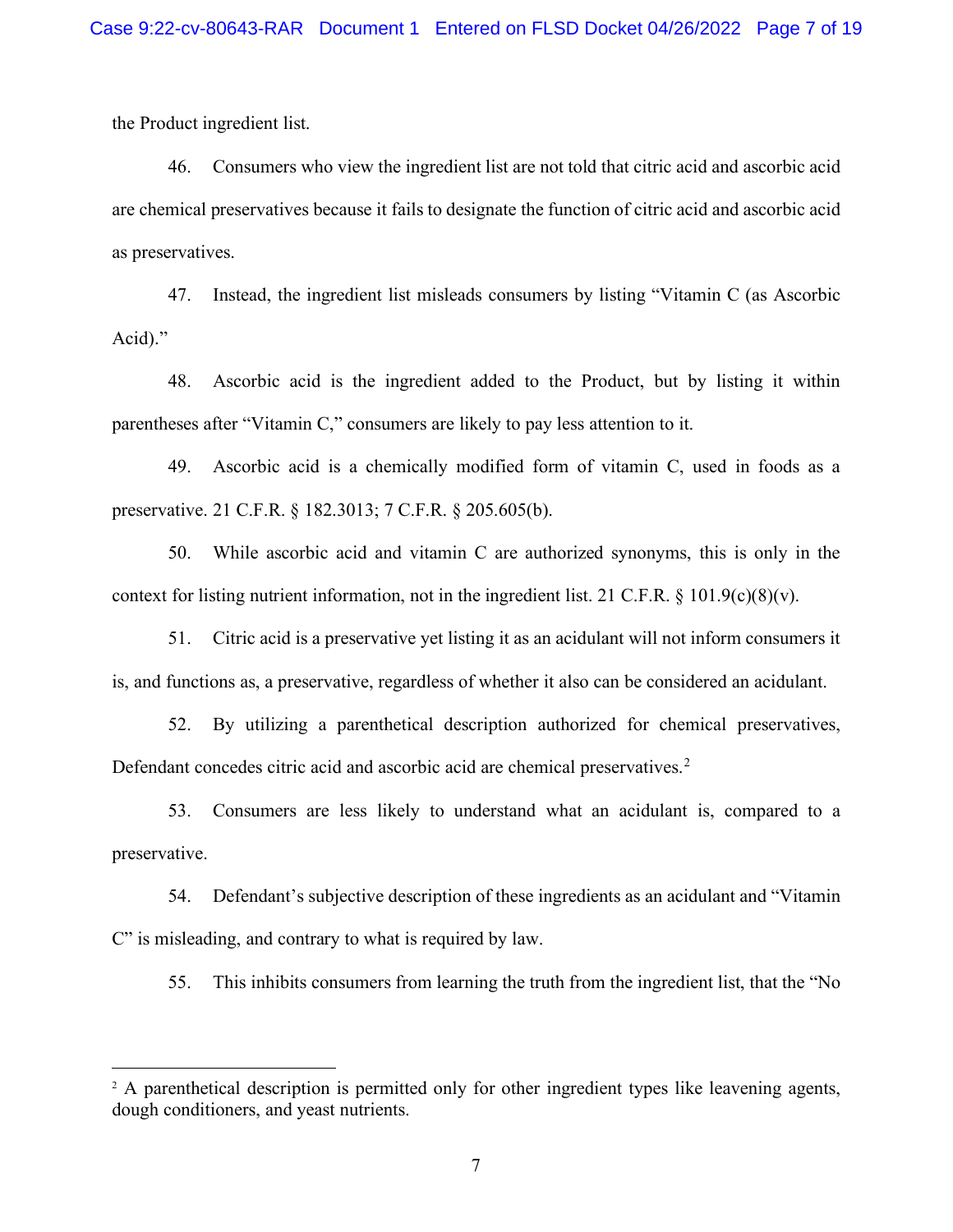Preservatives" claim is false, deceptive, and misleading, even though they are not required to scrutinize the ingredient list to confirm or debunk the front label promise of "No Preservatives."

## **IV. CONCLUSION**

56. Defendant makes other representations and omissions with respect to the Product which are false and misleading.

57. Reasonable consumers must and do rely on a company to honestly and lawfully market and describe the components, attributes, and features of a product, relative to itself and other comparable products or alternatives.

58. The value of the Product that Plaintiff purchased was materially less than its value as represented by Defendant.

59. Defendant sold more of the Product and at higher prices than it would have in the absence of this misconduct, resulting in additional profits at the expense of consumers.

60. Had Plaintiff and proposed class members known the truth, they would not have bought the Product or would have paid less for it.

61. As a result of the false and misleading representations, the Product is sold at a premium price, approximately no less than \$1.59 per 11.2 oz, excluding tax and sales, higher than similar products, represented in a non-misleading way, and higher than it would be sold for absent the misleading representations and omissions.

#### Jurisdiction and Venue

62. Jurisdiction is proper pursuant to Class Action Fairness Act of 2005 ("CAFA"). 28 U.S.C. § 1332(d)(2).

63. The aggregate amount in controversy exceeds \$5 million, including any statutory damages, exclusive of interest and costs.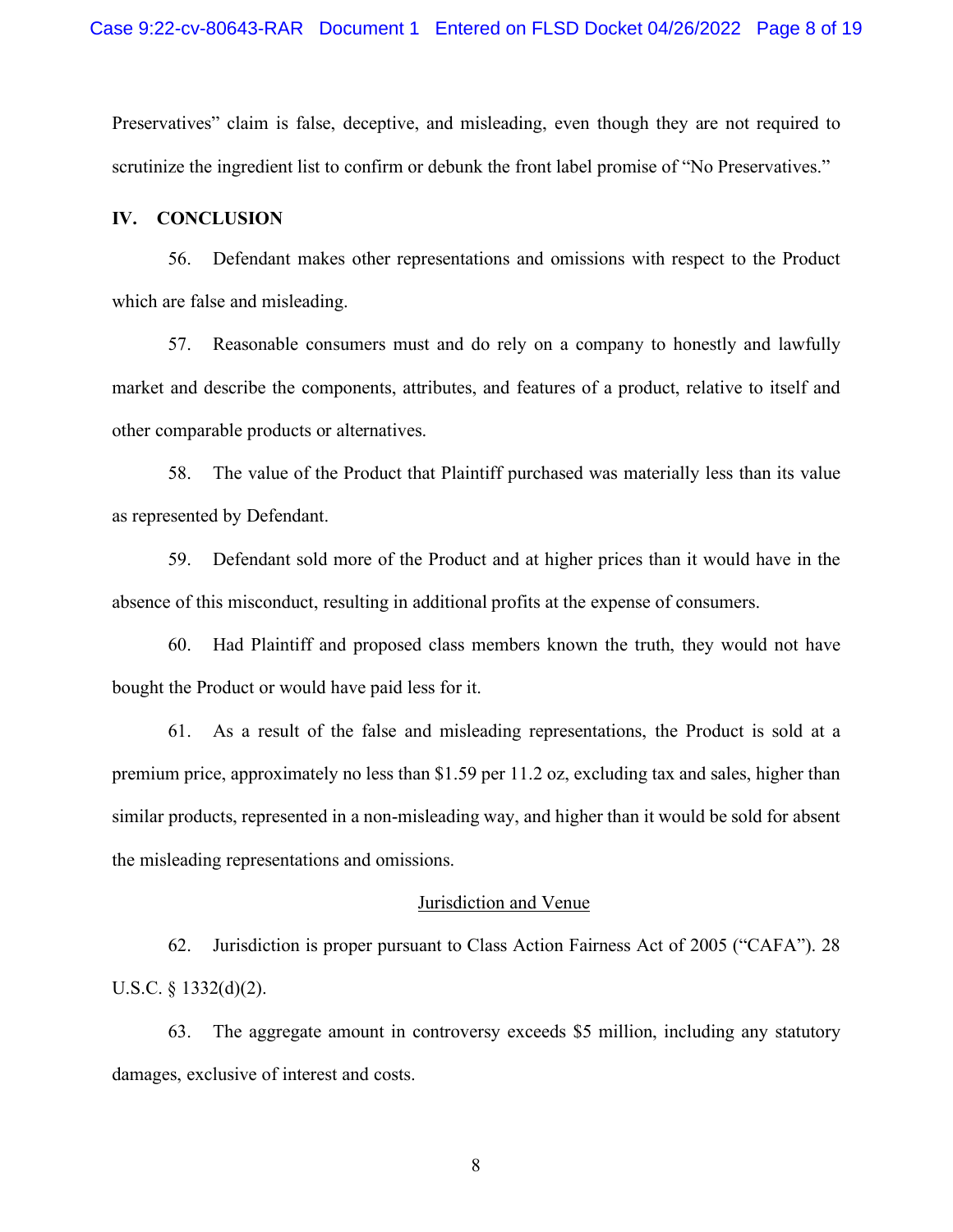64. Plaintiff Jason Goldstein is a citizen of Florida.

65. Defendant Beliv LLC is a Puerto Rico limited liability company with a principal place of business in San Juan, San Juan County, Puerto Rico and upon information and belief, at least one member of defendant is not a citizen of the same state as the plaintiff.

66. The class of persons Plaintiff seeks to represent includes persons who are citizens of different states from which Defendant is a citizen

67. Beliv LLC is a wholly owned subsidiary of Beliv Global LLC, a Puerto Rico limited liability company with a principal place of business in San Juan, Puerto Rico.

68. Ninety-five (95) percent of Beliv Global LLC is owned by The Central America Bottling Corporation ("CBC"), a British Virgin Islands limited liability corporation, with a principal place of business in Guatemala City, Guatemala.

69. CBC is a member of Defendant and a citizen of a foreign state, Guatemala and the British Virgin Islands.

70. The members of the class Plaintiff seeks to represent are more than 100, because the Product has been sold for several years, with the representations described here, in thousands of locations, in the states covered by Plaintiff's proposed classes.

71. The Product is available to consumers from grocery stores, dollar stores, warehouse club stores, drug stores, convenience stores, big box stores, and online.

72. Venue for this action is proper in this Court because a substantial part of the events or omissions giving rise to these claims occurred in Palm Beach County, including Plaintiff's purchase, consumption, and/or use of the Product and awareness and/or experiences of and with the issues described here.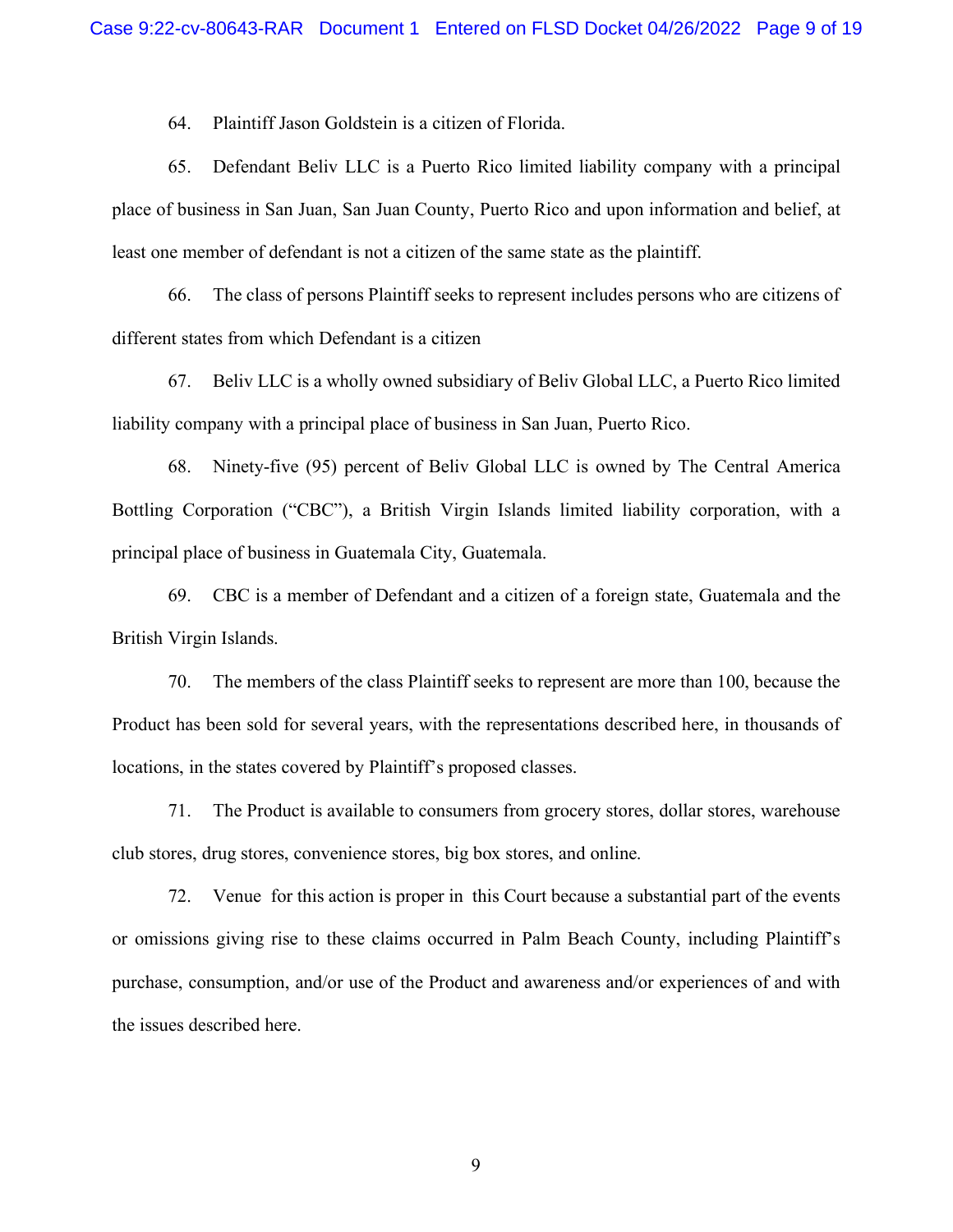#### **Parties**

73. Plaintiff Jason Goldstein is a citizen of Delray Beach, Palm Beach, Florida.

74. Defendant Beliv LLC is a Puerto Rico limited liability company with a principal place of business in San Juan, Puerto Rico, San Juan County.

75. Defendant's parent company, CBC, is a leading producer, distributor and seller of beverages, such as carbonated soft drinks ("CSDs"), juices and nectars, bottled water, isotonics, energy drinks, tea and beer.

76. CBC's products include 487 brands and 2,945 stock keeping units ("SKU").

77. This includes 142 brands and 1,727 SKUs that are owned and developed by third parties, such as PepsiCo, AmBev, and Beliv.

78. Beliv LLC is the commercial research, development, and marketing hub for CBC's Beliv division.

79. Through Beliv, CBC manages new ventures in expanding its portfolio of proprietary brands and developing new products for its health and wellness segments.

80. Since Beliv's center of operations is in Puerto Rico, it allows easy access to markets in the United States and outside of the Western Hemisphere.

81. Additionally, Beliv's location within United States jurisdiction allows it greater ability to protect its intellectual property under this nation's intellectual property laws.

82. Nectar Petit is one of Beliv's proprietary brands that was started to develop healthier and more natural and nutritional products, which capitalize on the fruit ingredients grown throughout Latin America and the Caribbean.

83. Nectar consists of fruit juice, water, pulp, and sugar.

84. Nectar is considered an authentic, traditional beverage, as the villagers who invented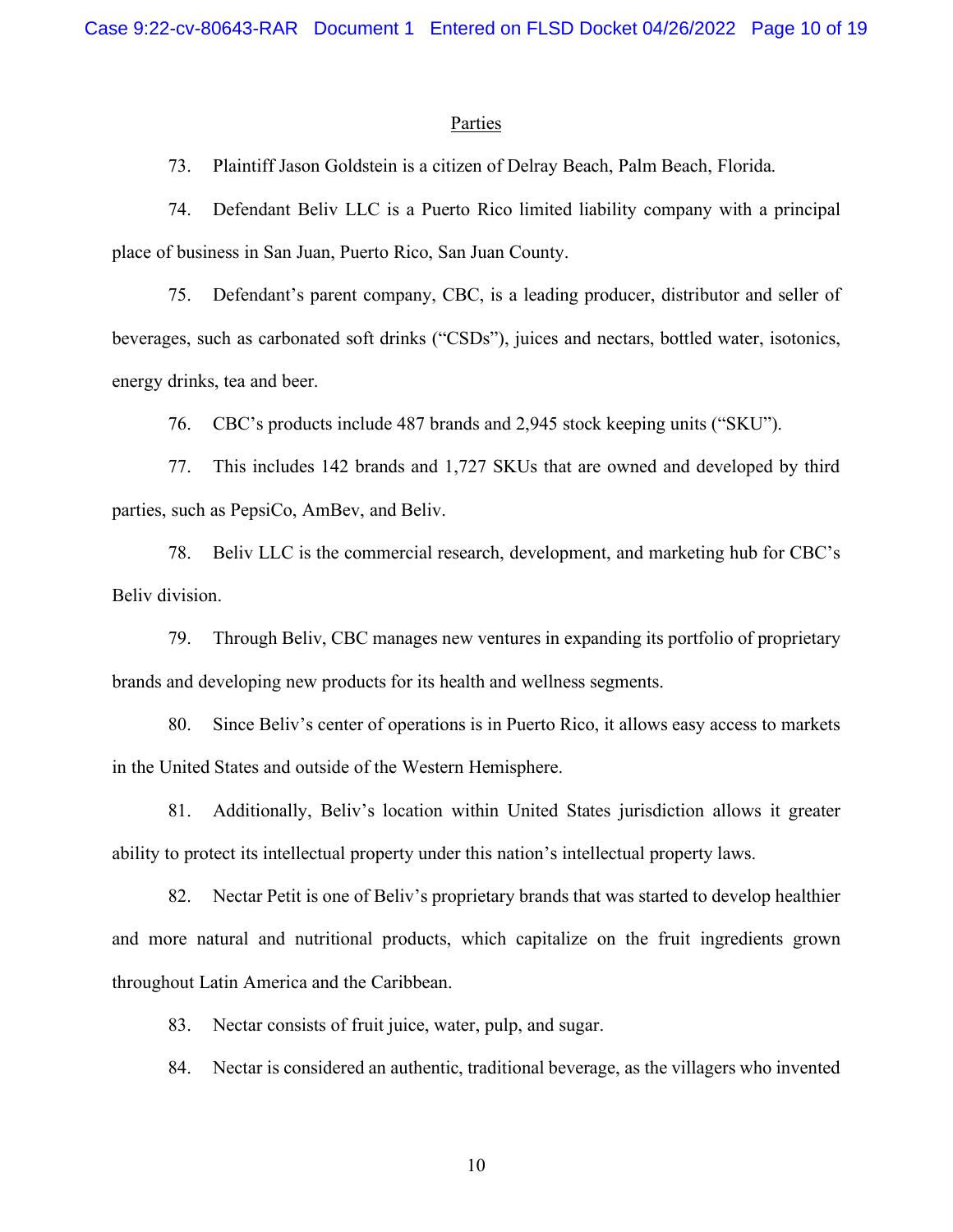it derived energy for their daily tasks from consuming the fruit's pulp, instead of discarding it.

85. Defendant sells its Nectar Petit nectars in flavors including fruit punch, apple, mango, pineapple, guava, and peach.

86. The Products are sold throughout the United States.

87. This success owes to Defendant's quality products, the increasing appreciation of Americans for foods from Latin America, and the steadily increasing number of immigrants from Latin America and the Caribbean.

88. Plaintiff and at least one of defendant's members have citizenship diverse from each other, because Plaintiff is a citizen of Florida and one of Defendant's members, CBC, is a citizen of the foreign states, Guatemala and the British Virgin Islands.

89. Defendant transacts business within this district, through the marketing, supply, and sales of its products at numerous physical stores within this district.

90.

91. Plaintiff purchased the Product on one or more occasions within the statutes of limitations for each cause of action alleged, at stores including Publix, 9239 W Atlantic Ave, Delray Beach, FL 33446, between March 1, 2022, and April 1, 2022, and/or among other times.

92. Plaintiff believed and expected the Product did not contain preservatives because that is what the representations and omissions said and implied, on the front label and the absence of any reference or statement elsewhere on the Product.

93. Plaintiff seeks to purchase foods including beverages without additives such as preservatives because he believes these ingredients are potentially bad for you and are made through chemical processes with synthetic ingredients.

94. Plaintiff relied on the words, terms coloring, descriptions, layout, placement,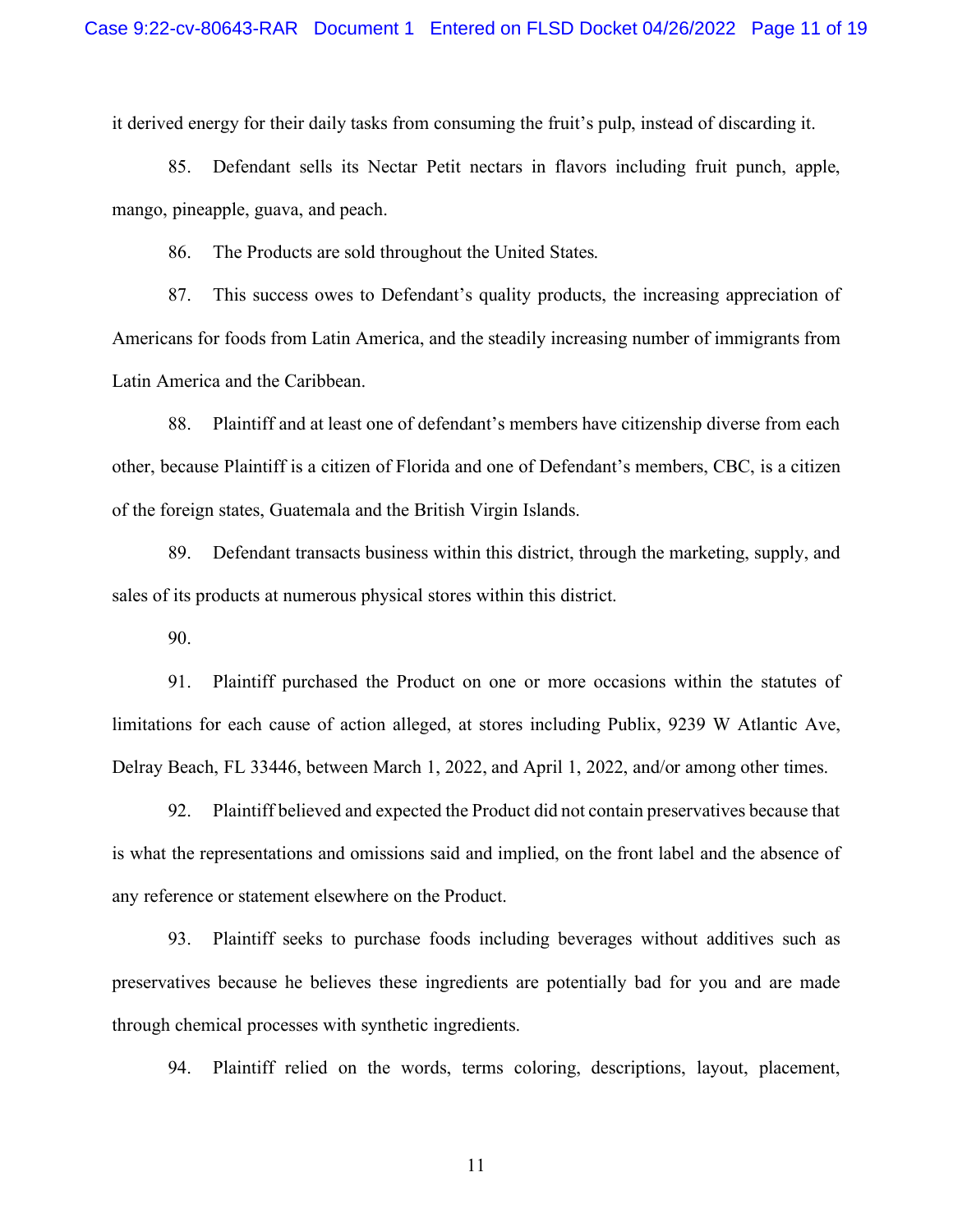packaging, tags, and/or images on the Product, on the labeling, statements, omissions, claims, statements, and instructions, made by Defendant or at its directions, in digital, print and/or social media, which accompanied the Product and separately, through in-store, digital, audio, and print marketing.

95. Plaintiff bought the Product at or exceeding the above-referenced price.

96. Plaintiff would not have purchased the Product if he knew the representations and omissions were false and misleading or would have paid less for it.

97. Plaintiff chose between Defendant's Product and products represented similarly, but which did not misrepresent their attributes, requirements, instructions, features, and/or components.

98. The Product was worth less than what Plaintiff paid and he would not have paid as much absent Defendant's false and misleading statements and omissions.

99. Plaintiff intends to, seeks to, and will purchase the Product again when he can do so with the assurance the Product's representations are consistent with its abilities, attributes, and/or composition.

100. Plaintiff is unable to rely on the labeling and representations not only of this Product, but other similar juice beverages containing no preservatives, because he is unsure whether those representations are truthful.

#### Class Allegations

101. Plaintiff seeks certification under Fed. R. Civ. P. 23 of the following classes:

**Florida Class:** All persons in the State of Florida who purchased the Product during the statutes of limitations for each cause of action alleged; and

**Consumer Fraud Multi-State Class**: All persons in the States of Georgia, Alabama, Arkansas, and South Carolina who purchased the Product during the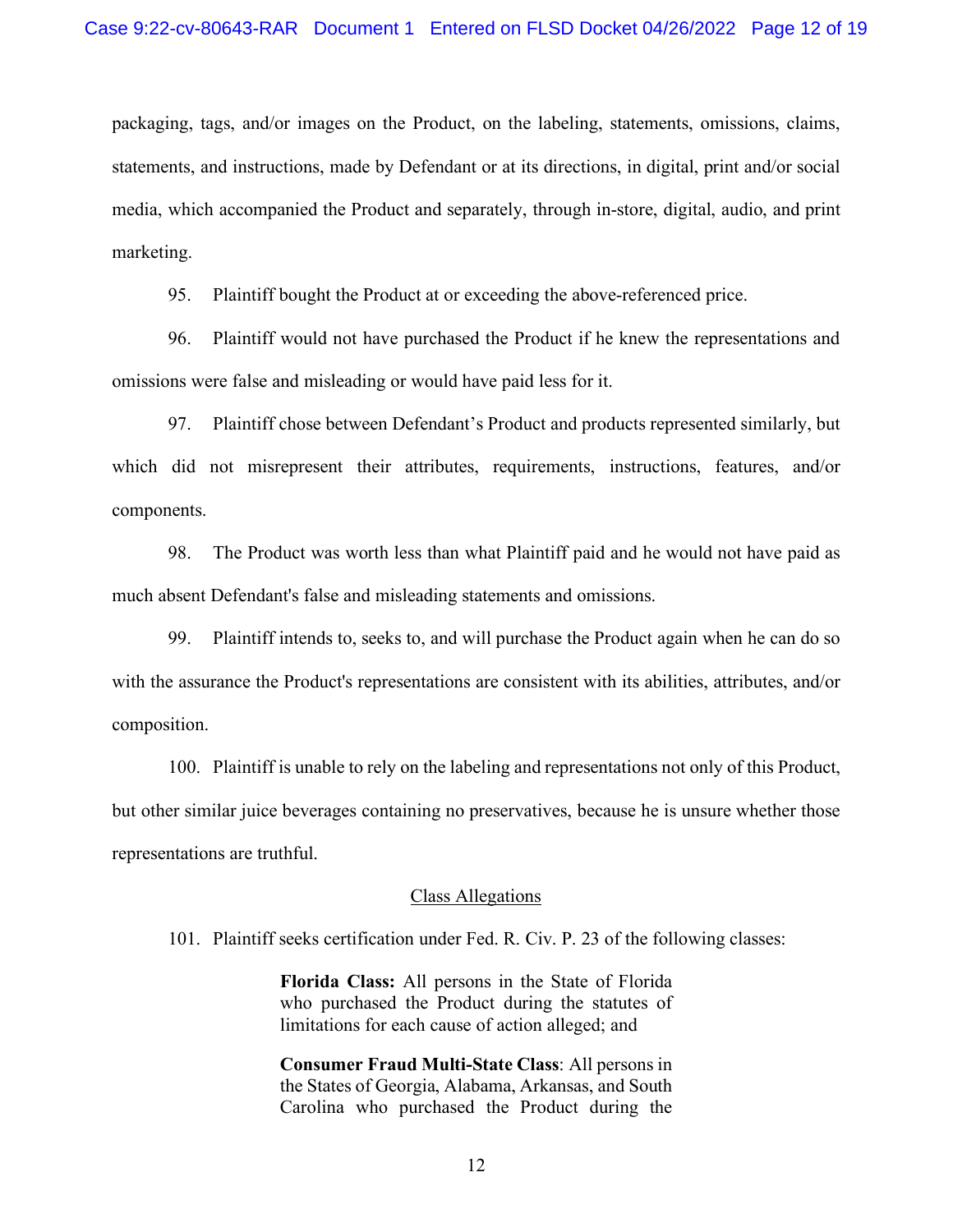statutes of limitations for each cause of action alleged.

102. Common questions of issues, law, and fact predominate and include whether Defendant's representations were and are misleading and if Plaintiff and class members are entitled to damages.

103. Plaintiff's claims and basis for relief are typical to other members because all were subjected to the same unfair, misleading, and deceptive representations, omissions, and actions.

104. Plaintiff is an adequate representative because his interests do not conflict with other members.

105. No individual inquiry is necessary since the focus is only on Defendant's practices and the class is definable and ascertainable.

106. Individual actions would risk inconsistent results, be repetitive and are impractical to justify, as the claims are modest relative to the scope of the harm.

107. Plaintiff's counsel is competent and experienced in complex class action litigation and intends to protect class members' interests adequately and fairly.

108. Plaintiff seeks class-wide injunctive relief because the practices continue.

## Florida Deceptive and Unfair Trade Practices Act ("FDUTPA"), Fla. Stat. § 501.201 et seq.

### (Consumer Protection Statute)

109. Plaintiff incorporates by reference all preceding paragraphs.

110. Plaintiff believed the Product did not contain preservatives.

111. Defendant's false, misleading and deceptive representations and omissions are material in that they are likely to influence consumer purchasing decisions.

112. Defendant misrepresented the Product through statements, omissions, ambiguities,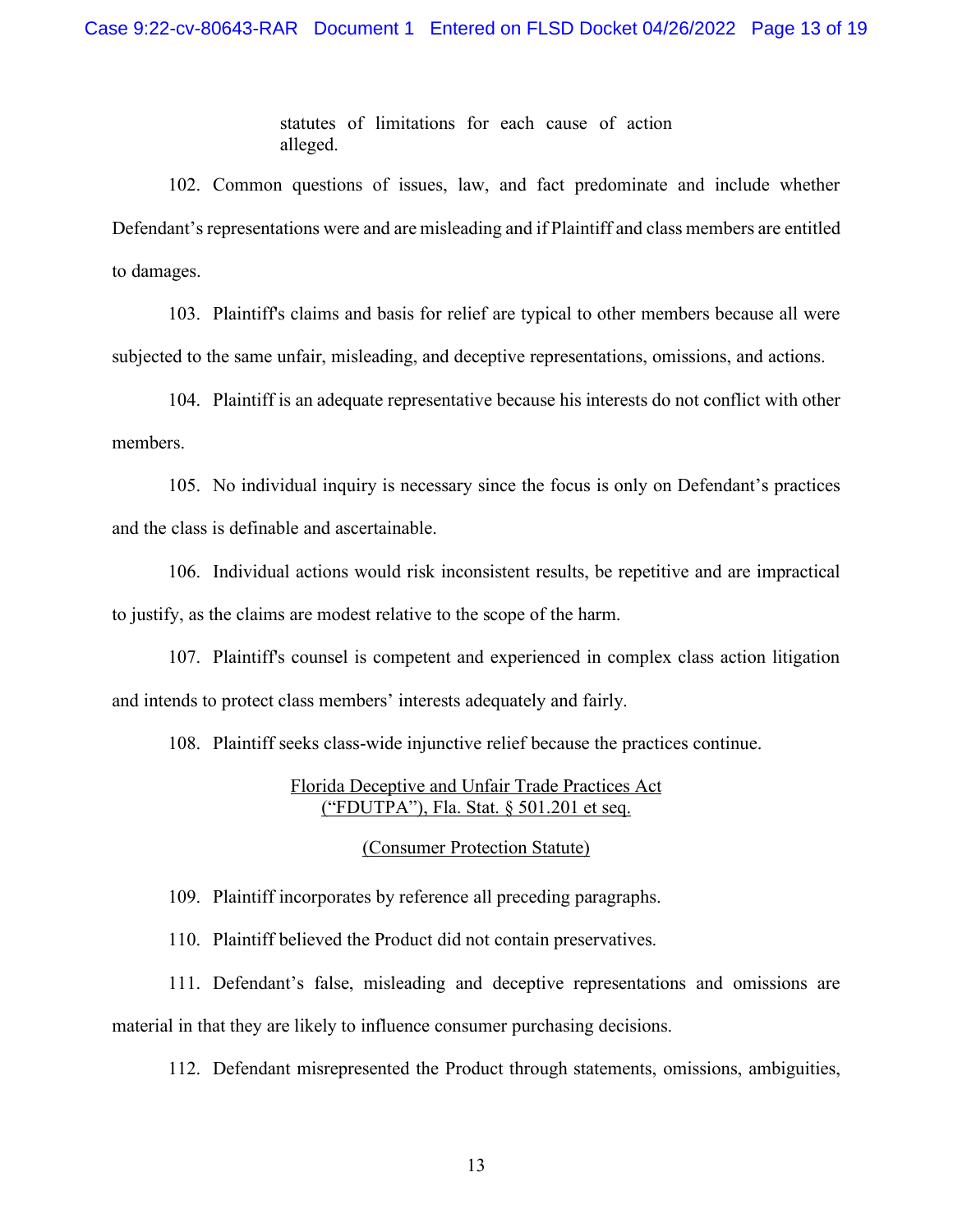half-truths and/or actions.

113. Plaintiff relied on the representations and omissions to believe the Product did not contain preservatives.

114. Plaintiff and class members would not have purchased the Product or paid as much if the true facts had been known, suffering damages.

#### Violation of State Consumer Fraud Acts

#### (On Behalf of the Consumer Fraud Multi-State Class)

115. The Consumer Fraud Acts of the States in the Consumer Fraud Multi-State Class are similar to the consumer protection statute invoked by Plaintiff and prohibit the use of unfair or deceptive business practices in the conduct of commerce.

116. The members of the Consumer Fraud Multi-State Class reserve their rights to assert their consumer protection claims under the Consumer Fraud Acts of the States they represent and/or the consumer protection statute invoked by Plaintiff.

117. Defendant intended that members of the Consumer Fraud Multi-State Class would rely upon its deceptive conduct.

118. As a result of Defendant's use of artifice, and unfair or deceptive acts or business practices, the members of the Consumer Fraud Multi-State Class sustained damages.

119. Defendant's conduct showed motive and a reckless disregard of the truth such that an award of punitive damages is appropriate.

## Breaches of Express Warranty, Implied Warranty of Merchantability/Fitness for a Particular Purpose and Magnuson Moss Warranty Act, 15 U.S.C. §§ 2301, *et seq*.

120. The Product was manufactured, identified, marketed and sold by Defendant and expressly and impliedly warranted to Plaintiff and class members that it did not contain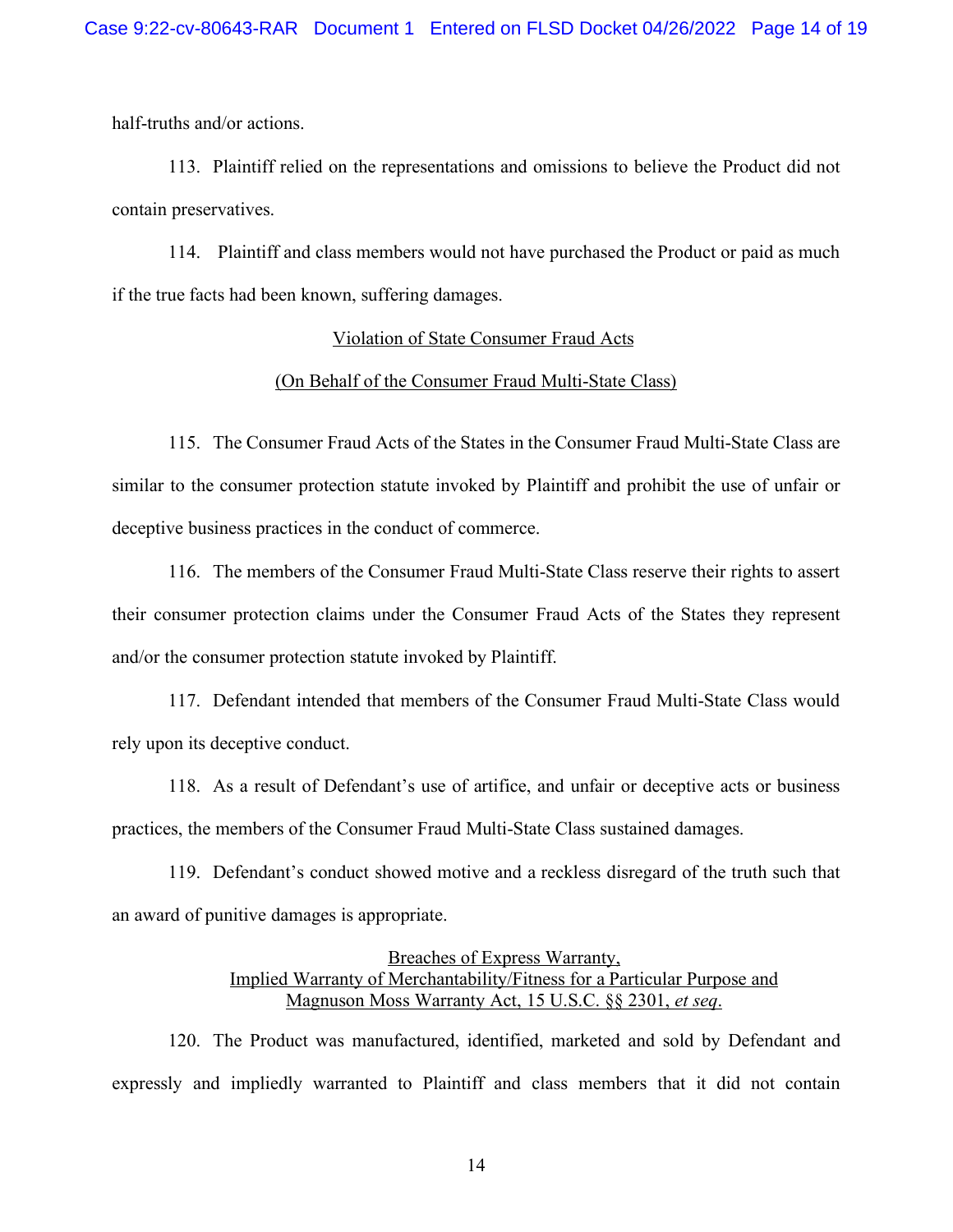preservatives.

121. Defendant directly marketed the Product to Plaintiff and consumers through its advertisements and marketing, through various forms of media, on the packaging, in print circulars, direct mail, product descriptions distributed to resellers, and targeted digital advertising.

122. Defendant knew the product attributes that potential customers like Plaintiff were seeking and developed its marketing and labeling to directly meet those needs and desires.

123. Defendant's representations about the Product were conveyed in writing and promised it would be defect-free, and Plaintiff understood this meant that it did not contain preservatives.

124. Defendant's representations affirmed and promised that the Product did not contain preservatives.

125. Defendant described the Product so Plaintiff and consumers believed it did not contain preservatives, which became part of the basis of the bargain that it would conform to its affirmations and promises.

126. Defendant had a duty to disclose and/or provide non-deceptive descriptions and marketing of the Product.

127. This duty is based on Defendant's outsized role in the market for this type of Product, a trusted brand known for the highest quality products.

128. Plaintiff recently became aware of Defendant's breach of the Product's warranties.

129. Plaintiff provided or will provide notice to Defendant, its agents, representatives, retailers, and their employees.

130. Plaintiff hereby provides notice to Defendant that it breached the express and implied warranties associated with the Product.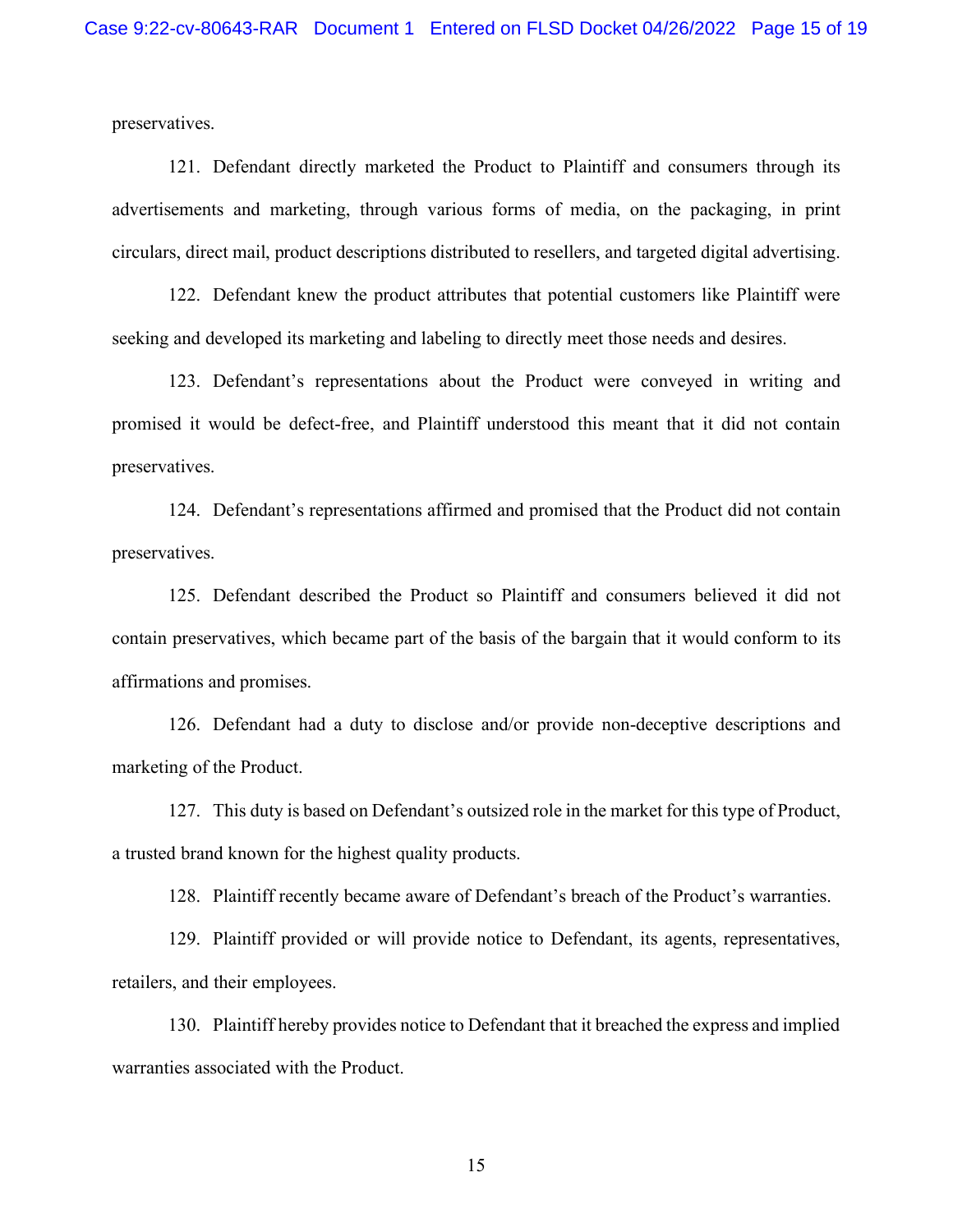131. Defendant received notice and should have been aware of these issues due to complaints by third-parties, including regulators, competitors, and consumers, to its main offices, and by consumers through online forums.

132. The Product did not conform to its affirmations of fact and promises due to Defendant's actions.

133. The Product was not merchantable because it was not fit to pass in the trade as advertised, not fit for the ordinary purpose for which it was intended and did not conform to the promises or affirmations of fact made on the packaging, container or label, because it was marketed as if it did not contain preservatives.

134. The Product was not merchantable because Defendant had reason to know the particular purpose for which the Product was bought by Plaintiff, because he expected it did not contain preservatives, and he relied on Defendant's skill and judgment to select or furnish such a suitable product.

135. Plaintiff and class members would not have purchased the Product or paid as much if the true facts had been known, suffering damages.

#### Negligent Misrepresentation

136. Defendant had a duty to truthfully represent the Product, which it breached.

137. This duty was non-delegable, and based on Defendant's position, holding itself out as having special knowledge and experience in this area, a trusted brand known for the highest quality products.

138. Defendant's representations and omissions regarding the Product went beyond the specific representations on the packaging, as they incorporated the extra-labeling promises and commitments to quality, transparency and putting customers first, that it has been known for.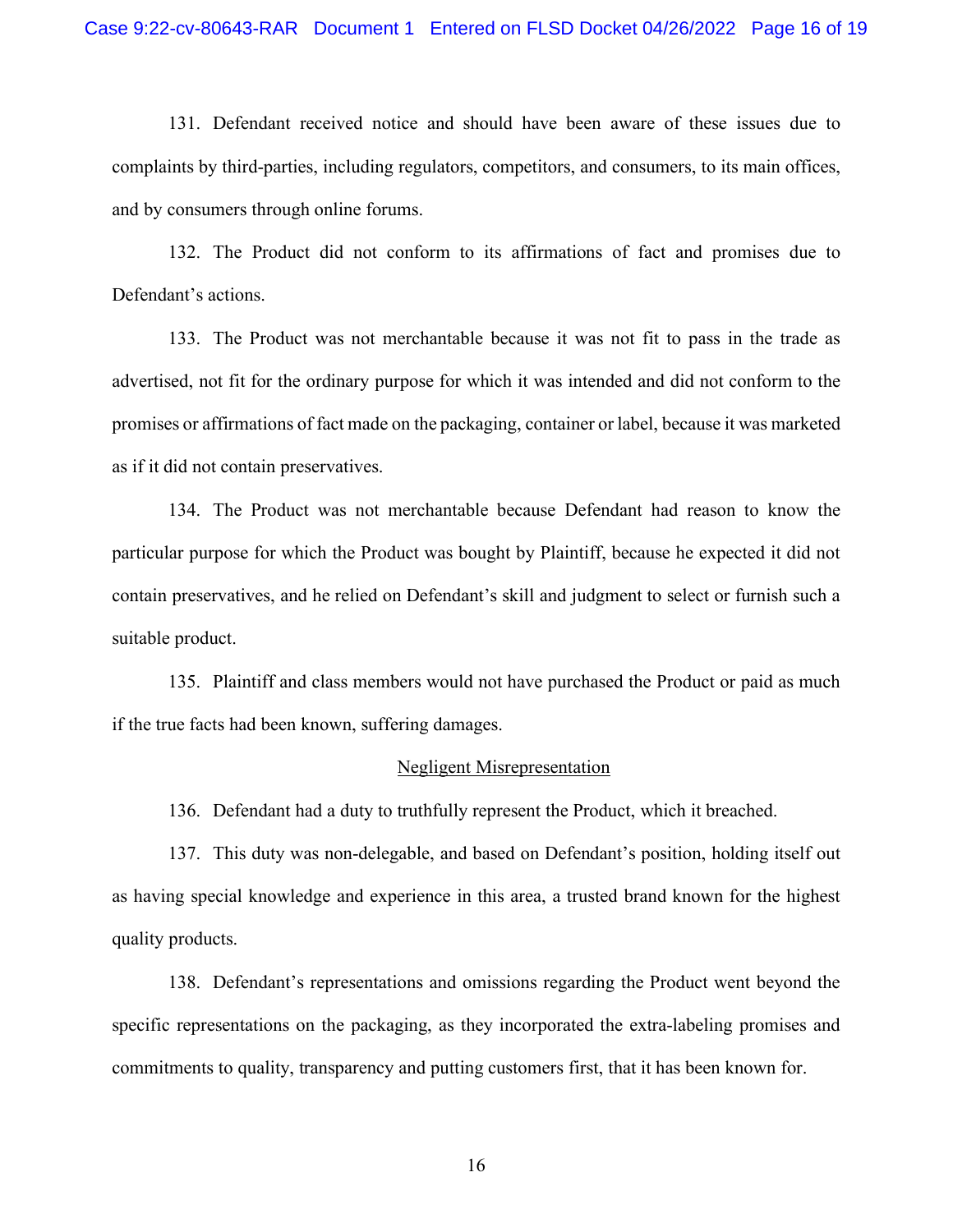139. These promises were outside of the standard representations that other companies may make in a standard arms-length, retail context.

140. The representations took advantage of consumers' cognitive shortcuts made at the point-of-sale and their trust in Defendant.

141. Plaintiff and class members reasonably and justifiably relied on these negligent misrepresentations and omissions, which served to induce and did induce, their purchase of the Product.

142. Plaintiff and class members would not have purchased the Product or paid as much if the true facts had been known, suffering damages.

#### Fraud

143. Defendant misrepresented and/or omitted the attributes and qualities of the Product, that it did not contain preservatives.

144. Moreover, the records Defendant is required to maintain, and/or the information inconspicuously disclosed to consumers, provided it with actual and constructive knowledge of the falsity and deception, through statements and omissions.

145. Defendant knew of the issues described here yet did not address them.

146. Defendant's fraudulent intent is evinced by its knowledge that the Product was not consistent with its representations.

## Unjust Enrichment

147. Defendant obtained benefits and monies because the Product was not as represented and expected, to the detriment and impoverishment of Plaintiff and class members, who seek restitution and disgorgement of inequitably obtained profits.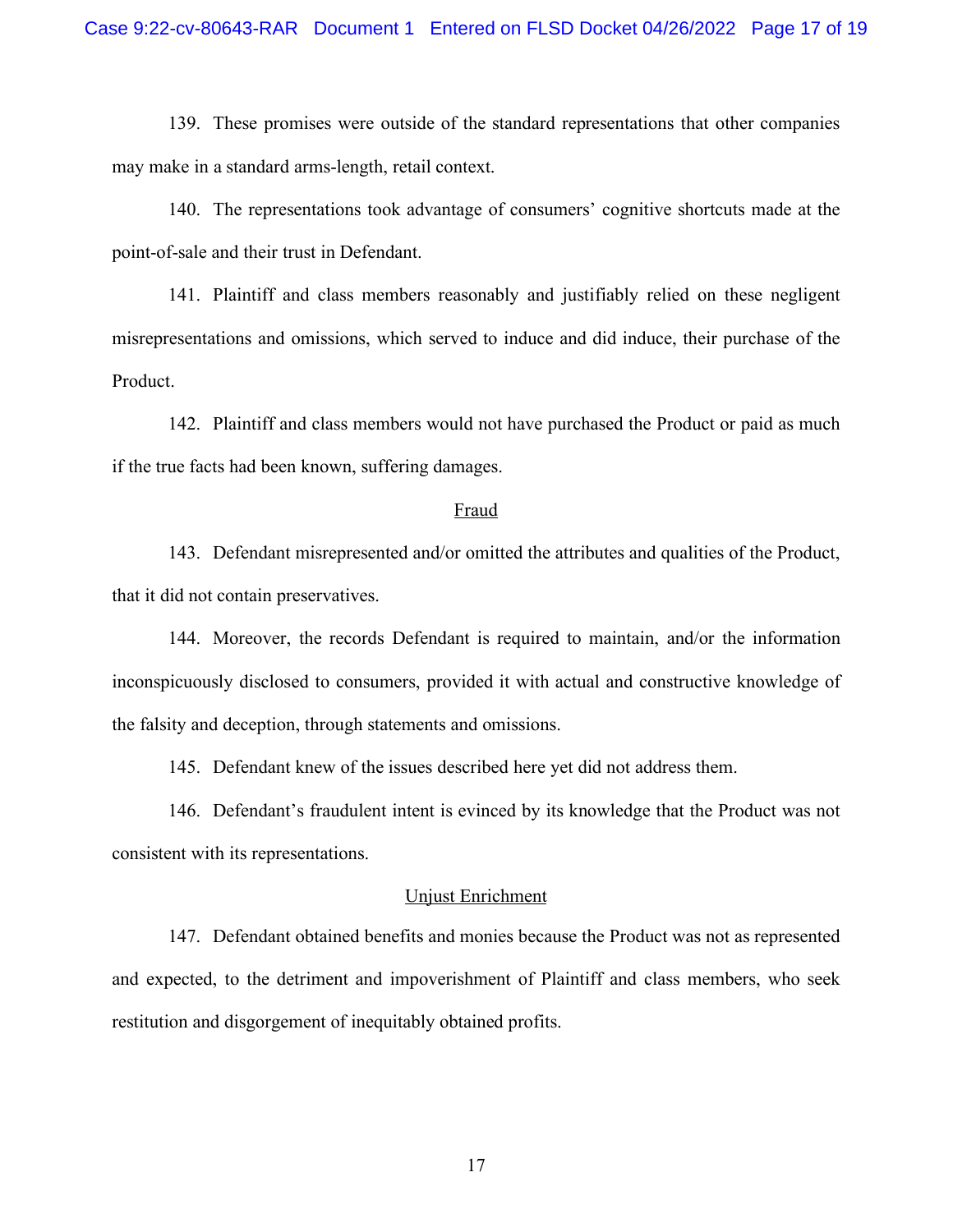## Jury Demand and Prayer for Relief

Plaintiff demands a jury trial on all issues.

**WHEREFORE**, Plaintiff prays for judgment:

- 1. Declaring this a proper class action, certifying Plaintiff as representative and the undersigned as counsel for the class;
- 2. Entering preliminary and permanent injunctive relief by directing Defendant to correct the challenged practices to comply with the law;
- 3. Injunctive relief to remove, correct and/or refrain from the challenged practices and representations, and restitution and disgorgement for members of the class pursuant to the applicable laws;
- 4. Awarding monetary damages, statutory and/or punitive damages pursuant to any statutory claims and interest pursuant to the common law and other statutory claims;
- 5. Awarding costs and expenses, including reasonable fees for Plaintiff's attorneys and experts; and
- 6. Other and further relief as the Court deems just and proper.

Dated: April 26, 2022

Respectfully submitted,

/s/Alexander J. Korolinsky

Alexander J. Korolinsky AJK Legal 1001 Brickell Bay Dr Ste 2700 Miami FL 33401 Tel: (877) 448-8404 korolinsky@ajklegal.com

Sheehan & Associates, P.C. Spencer Sheehan\* 60 Cuttermill Rd Ste 412 Great Neck NY 11021 Tel: (516) 268-7080